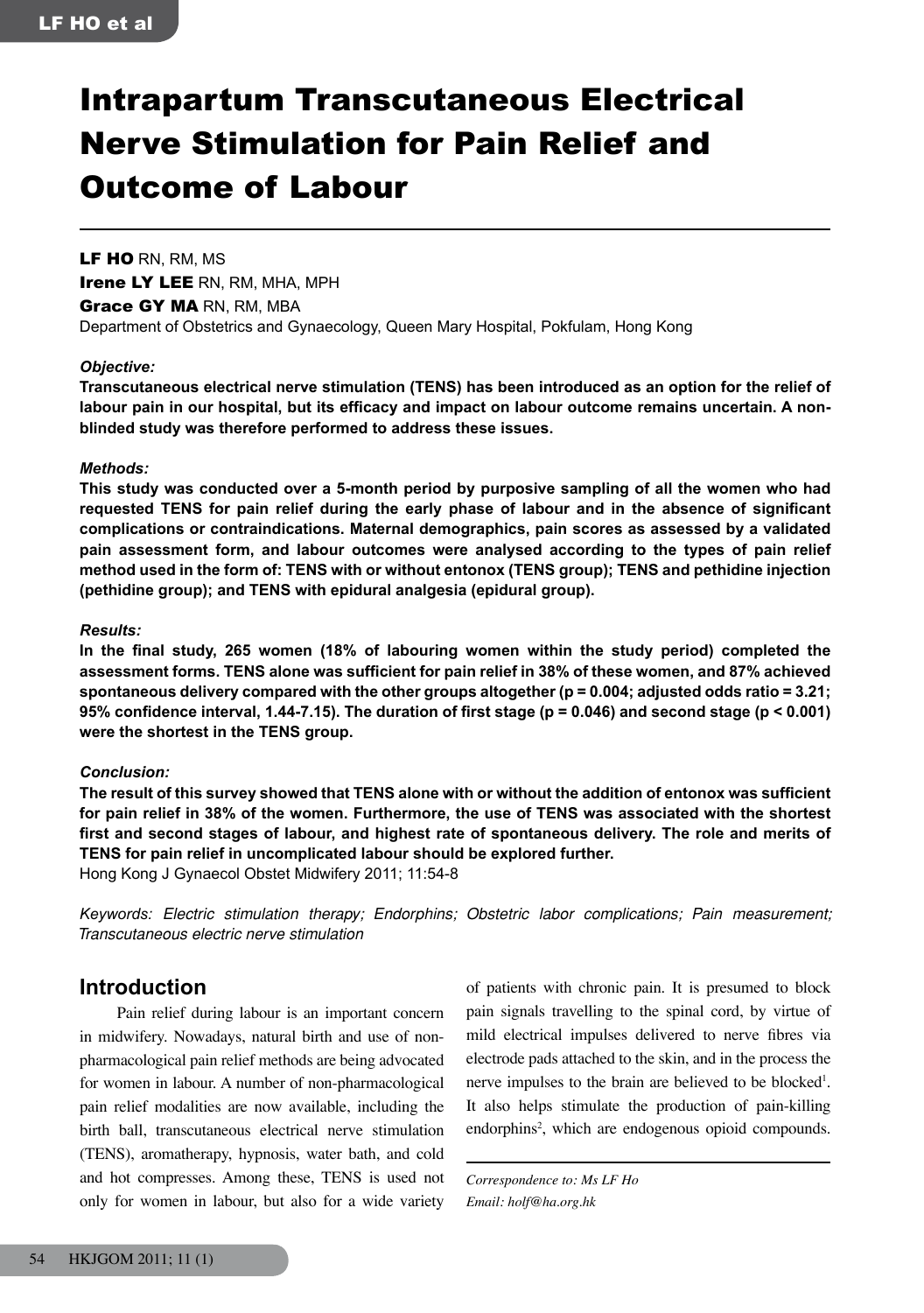They resemble the opiates in producing analgesia and a sense of wellbeing, since they attach to the same neuronal receptors as morphine and heroin, and interfere with the transmission of pain impulses to the brain.

TENS has been advocated as an effective and noninvasive means of pain relief during the early first stage of labour. It enables the women to be in control of their pain, yet there are no known side-effects on the mother or baby. However, the effectiveness of the TENS remains controversial. A systematic review of randomised controlled trials of TENS for analgesia during labour indicated that evidence for reduced pain using TENS in labour was weak<sup>3</sup>. There was no difference between TENS and placebo in terms of the extent of pain relief<sup>4</sup>, and it was reported to be ineffective as a routine method of pain relief in labour<sup>5</sup>. On the other hand, it has also been reported to be an effective, non-invasive adjuvant means of providing pain relief during labour and delivery; it was also reported to reduce the duration of the first stage of labour<sup>6</sup>. In another study, TENS provided pain relief in 87% of the participants, while 20% reported excellent pain relief7 .

In Hong Kong, there was no previous experience in the use of TENS in public hospital obstetric units, where the impact of this method remained largely unknown. As the current trend towards natural birth and non-pharmacological pain relief methods has led to the introduction of TENS as one of the options for analgesia in the first stage of labour, we performed a non-blinded study to generate local data on the efficacy of TENS for women in labour.

## **Methods**

In April 2007, non-pharmacological methods in pain relief, including the use of TENS, were introduced in the obstetric unit of our hospital. During the antenatal talks, explanations on different pain relief options, such as the use of TENS, birth ball, pethidine injection, and epidural analgesia were given; and the women had to choose among these for their labour. A pain relief assessment form was designed for collecting suitable data (maternal demographics, gestational age, maternal problems and complications during pregnancy). The assessment form was sent to experts including department operation managers, ward managers, nurse specialists of the obstetric units, for comments and

validation. A pilot study was also performed to test their content, after which some amendments were made based on their feedback.

The previously established practice for pain relief was to offer pethidine injections to women admitted with signs and symptoms of labour, when they requested pain relief upon admission. If the women requested epidural analgesia, the on-call obstetric anaesthetist would be consulted. Finally, if there was no contraindication, women could choose their preferred pain relief method. This study was conducted after the formal introduction of TENS as an option of pain relief, and was designed for purposive sampling of all the women who requested using TENS. Following their requests, they were invited to participate in this study. The purpose and objectives of this study were explained and verbal consent was obtained. The assessment form was used to record pain scores before, during and after use of TENS, as well as the characteristic of the pain (frequency, strength, and intensity). The progress of labour as assessed by vaginal assessment of cervical dilatation was all recorded in the data sheet. The women could discontinue the use of the TENS and choose another pain relief method at any time.

If the women requested the termination of TENS, the reasons for the request to switch to another pain relief methods were also recorded. Nevertheless, the assessment continued till delivery. The satisfaction level with the pain relief method used was also documented. The study was conducted from December 2007 to April 2008. After delivery, the assessment forms were collected, and obstetric outcomes such as onset of labour, duration of the first and second stages of labour, mode of delivery, birthweight and the position of the baby at delivery were retrieved from the computer for analysis. The study objectives were to determine the frequency of TENS as the primary method of pain relief among women who had started off with TENS, and the impact of TENS on the outcome of labour.

#### *Data Analysis*

Among the 1500 women in labour during the study period, 267 (17.8%) of them requested to have TENS for pain relief. In the final analysis, only two women were excluded because the assessment forms were not completed. A total of 265 women who completed the assessment form were included in the analysis. For the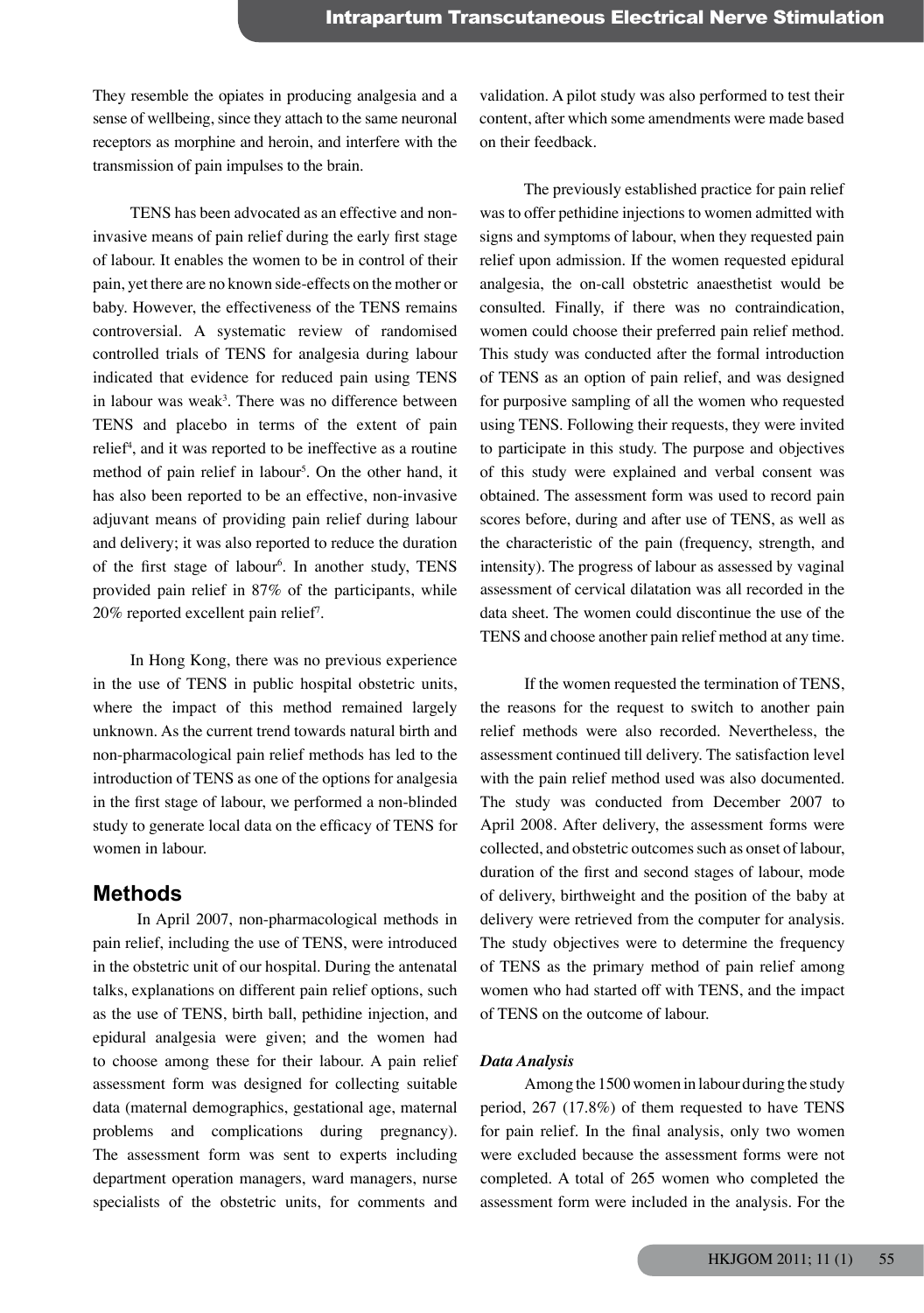purpose of comparison, the women were divided into three groups according to whether they used: TENS with or without entonox (TENS group); TENS and pethidine injection (pethidine group); TENS with or without pethidine injection and epidural analgesia (epidural group). Statistical calculations were performed using a commercially available statistical package (Statistical Package for the Social Sciences, Windows version 10.0; SPSS Inc, Chicago [IL], US). Continuous variables were expressed as means  $\pm$  standard deviation and tested by the one-way analysis of variance, with a post-hoc analysis by the Duncan's multiple range test set at a 5% level for normally distributed data, and the Kendell's W test for non-normally distributed data. Categorical variables were analysed by the Chi-square test and Spearman's correlation coefficient (*rho*). Multiple logistic regression analysis was used to determine the independent associations between the use of the TENS machine with the likelihood of normal spontaneous delivery. This was after adjustment for non–occiput anterior (non-OA) position, use of oxytocin for induction or augmentation of labour, and nulliparity.

# **Results**

Of the 265 women in the analysis, 102 (38%) used TENS alone with or without additional entonox (TENS group) which was considered sufficient for pain relief; 107 (40%) received additional pethidine (pethidine group); 56 (21%) received additional epidural analgesia (epidural group). The demographic profile of the three groups is illustrated in Table 1. Mean maternal age in the TENS, pethidine and epidural groups were  $31.0 \pm 4.6$ ,  $29.6 \pm 5.1$ , and  $31.5 \pm 5.0$  years, respectively (one-way ANOVA,  $p = 0.02$ ). Post-hoc analysis with Duncan's test indicated that the mean age in the pethidine group was significantly lower than the other two groups. More multiparous women chose TENS for pain relief, while more nulliparous ones requested additional pethidine or epidural analgesia. Nevertheless, there were no differences in the mean pain scores, frequency of uterine contractions per 10 minutes, or cervical dilatation, among the three groups at the time TENS was applied or when the women complained of greatest pain. Although there was no significant difference in the pain scores before the application of TENS in the three groups, the satisfaction level was highest in the epidural group.

Regarding the outcome of labour (Table 2), there were significant differences between the three groups. Thus, spontaneous labour occurred more frequently in the TENS than epidural group ( $p < 0.001$ ). Similarly, the mode of delivery was significantly different between the three groups; the highest rate of spontaneous delivery was in the TENS group and was lowest in the epidural group; while the figures for instrumental and Caesarean delivery showed an opposite trend ( $p < 0.001$ ). There were also significant differences in the duration of the first and second stages of labour in the three groups. The

|                             | <u>enaracteristic music achig anici chi modes or analyceia</u> |                           |                 |         |  |  |
|-----------------------------|----------------------------------------------------------------|---------------------------|-----------------|---------|--|--|
|                             | <b>TENS</b>                                                    | <b>Pethidine</b>          | Epidural        | p Value |  |  |
|                             | $(n = 102)$                                                    | $(n = 107)$               | $(n = 56)$      |         |  |  |
| Maternal age (years)        | $31.0 \pm 4.6$                                                 | $29.6 \pm 5.1^{\ddagger}$ | $31.5 \pm 5.0$  | 0.02    |  |  |
| Parity <sup>†</sup>         |                                                                |                           |                 |         |  |  |
| Primigravida $(\% )$        | 62.4                                                           | 83.2                      | 87.5            | < 0.001 |  |  |
| Multiparous $(\%)$          | 37.6                                                           | 16.8                      | 12.5            |         |  |  |
| Gestational age (weeks)     | $39.0 \pm 1.4$ <sup>§</sup>                                    | $39.5 \pm 1.0$            | $39.5 \pm 1.3$  | 0.024   |  |  |
| No. of contractions/10 mins |                                                                |                           |                 |         |  |  |
| At application of TENS      | $2.77 \pm 0.86$                                                | $2.70 \pm 1.03$           | $2.40 \pm 0.88$ | 0.09    |  |  |
| At highest pain score       | $2.81 \pm 0.78$                                                | $2.97 \pm 1.06$           | $2.78 \pm 0.93$ | 0.43    |  |  |
| Cervical dilatation (cm)    |                                                                |                           |                 |         |  |  |
| At application of TENS      | $1.76 \pm 0.61$                                                | $1.71 \pm 0.64$           | $1.48 \pm 0.51$ | 0.16    |  |  |
| At highest pain score       | $1.72 \pm 0.27$                                                | $2.33 \pm 0.33$           | $1.67 \pm 0.48$ | 0.09    |  |  |
| Birthweight $(g)$           | $3152 \pm 426$ <sup>§</sup>                                    | $3209 \pm 365$            | $3287 \pm 440$  | 0.17    |  |  |

**Table 1. Maternal and infant characteristic when using different modes of analgesia\***

TENS denotes transcutaneous electrical nerve stimulation; data are shown as mean  $\pm$  standard deviation, or as otherwise stated

<sup>†</sup> Analysis by one-way analysis of variance and Chi-square as indicated

 $p < 0.05$  of pethidine group

 $p < 0.05$  comparing TENS group with pethidine group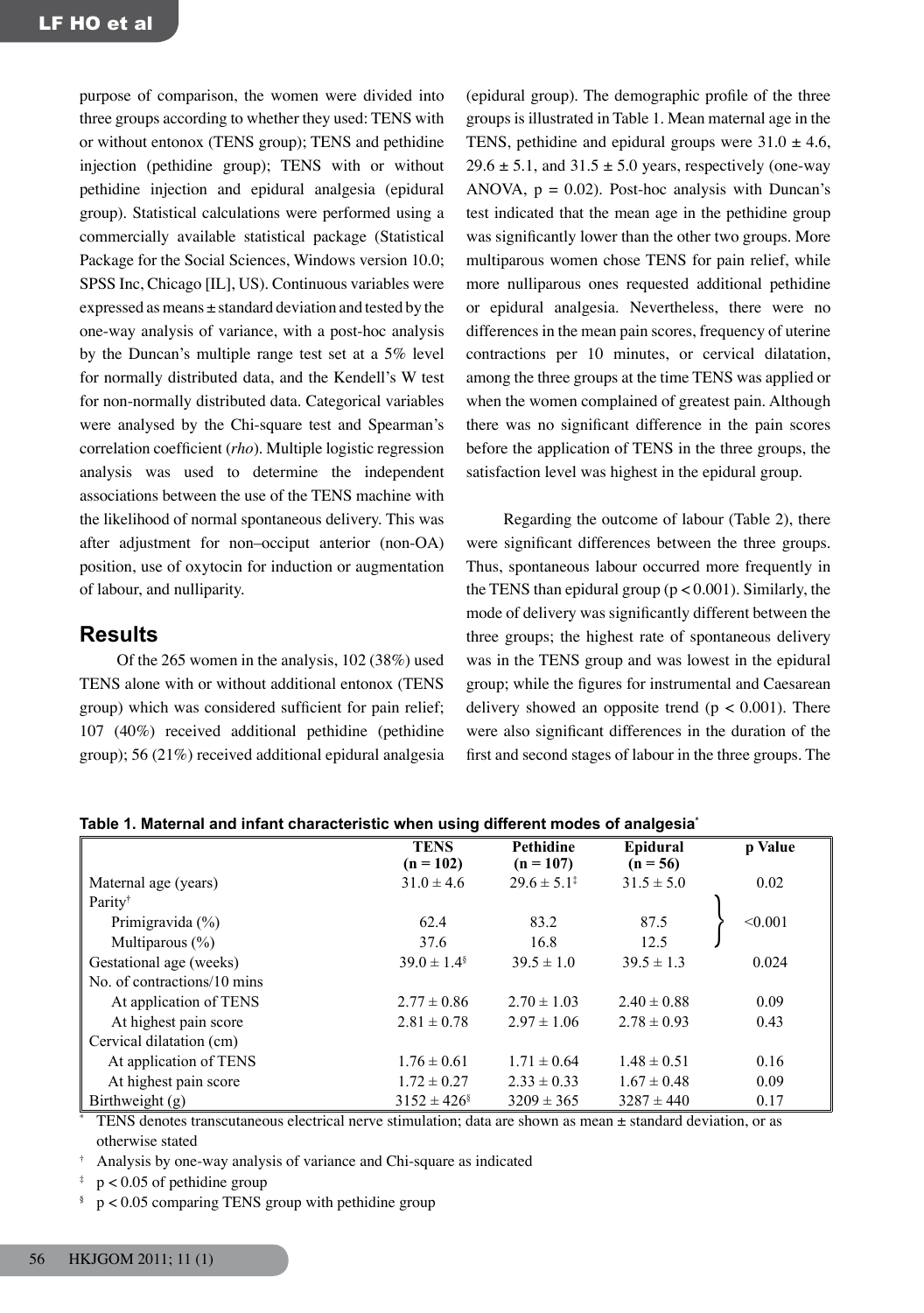|                                                       | <b>TENS</b>     | Pethidine       | Epidural        | p Value |
|-------------------------------------------------------|-----------------|-----------------|-----------------|---------|
|                                                       | $(n = 102)$     | $(n = 107)$     | $(n = 56)$      |         |
| Onset of labour $(\%)$                                |                 |                 |                 |         |
| Spontaneous                                           | 89.1            | 75.7            | 44.6            | < 0.001 |
| Induced                                               | 10.9            | 24.3            | 55.4            |         |
| Mode of delivery $(\%)^{\dagger}$                     |                 |                 |                 |         |
| <b>NSD</b>                                            | 87.3            | 69.2            | 48.2            |         |
| Instrumental                                          | 8.8             | 19.6            | 19.6            | < 0.001 |
| <b>Emergency Caesarean</b>                            | 3.9             | 11.2            | 32.1            |         |
| First stage of labour (hours)                         | $3.6 \pm 3.1$   | $4.8 \pm 4.0$   | $4.7 \pm 4.3$   | 0.046   |
| Second stage of labour (hours)                        | $0.37 \pm 0.4$  | $0.57 \pm 0.5$  | $1.26 \pm 1.4$  | < 0.001 |
| Baby's position at delivery $(\frac{6}{6})^{\dagger}$ |                 |                 |                 |         |
| <b>OA</b>                                             | 80.4            | 72.0            | 67.9            |         |
| <b>OP</b>                                             | 6.9             | 11.2            | 10.7            | 0.77    |
| <b>OT</b>                                             | 12.7            | 16.8            | 21.4            |         |
| Pain score                                            |                 |                 |                 |         |
| Before using TENS                                     | $7.14 \pm 1.75$ | $7.23 \pm 1.86$ | $6.56 \pm 2.08$ | 0.11    |
| At highest pain score                                 | $7.75 \pm 1.79$ | $7.91 \pm 1.75$ | $7.66 \pm 1.62$ | 0.68    |
| Satisfactory level                                    | $5.82 \pm 2.79$ | $5.47 \pm 2.54$ | $6.17 \pm 3.78$ | < 0.05  |
|                                                       |                 | <b>ALCO</b>     |                 |         |

#### **Table 2. Relationship between mode of analgesia and obstetric outcomes\***

TENS denotes transcutaneous electrical nerve stimulation, NSD normal spontaenous delivery, OA occiput anterior, OP occiput posterior, and OT occiput transverse; data are shown as mean  $\pm$  standard deviation, or as otherwise stated

Analysis by one-way analysis of variance and Chi-square as indicated

duration of first stage in the TENS group was shorter than in the other two groups ( $p = 0.046$ ). The duration of the second stage was also shortest in the TENS group and greatest in the epidural group ( $p < 0.001$ ).

Regarding outcomes in the babies, there were no significant differences in the baby's position between the groups at delivery (Table 2). In the TENS group, the gestational age at delivery  $(39.0 \pm 1.4 \text{ weeks})$ was slightly shorter than the respective durations in the pethidine and epidural groups  $(39.5 \pm 1.0)$ weeks,  $39.5 \pm 1.3$  weeks;  $p = 0.024$ ). There was no difference between the groups with respect to the mean birthweights (Table 1).

In order to determine if there was any independent association between TENS use and spontaneous delivery, multiple logistic regression analysis was performed. The confounding factors that were taken into account included: the use of TENS, non-OA position, use of syntocinon, and nulliparity. The results showed that TENS was significantly associated with spontaneous delivery ( $p = 0.004$ ; adjusted odds ratio = 3.21; 95% confidence interval, 1.44-7.15), while non-OA position (p < 0.001; 0.13; 0.06-0.26) and use of syntocinon ( $p = 0.024$ ; 0.45; 0.22-0.91) were associated

with a significantly reduced likelihood of spontaneous delivery.

## **Discussion**

This study used a purposive sampling, and all the women who requested use of the TENS machine were invited to participate in this study. The higher frequency of multiparity and spontaneous labour in the TENS group suggested that this group probably had a more efficient / less complicated labour, which was also consistent with the higher frequency of spontaneous delivery. Yet there was no difference in the pain score, birthweight, or the stage of labour at the time TENS was started. Since pain is largely a subjective parameter and was similar among the three groups, in this study the relationship between the mode of analgesia and the outcome of labour was dictated more by natural events and the women's own choices than selection bias on the part of the medical and midwifery staff, even though the study was neither randomised nor blinded.

The use of TENS was shown to be an independent factor for spontaneous delivery, increasing the likelihood by 3.2-fold on multiple logistic regression analysis; while use of syntocinon and non-OA position were associated with a decreased likelihood of spontaneous